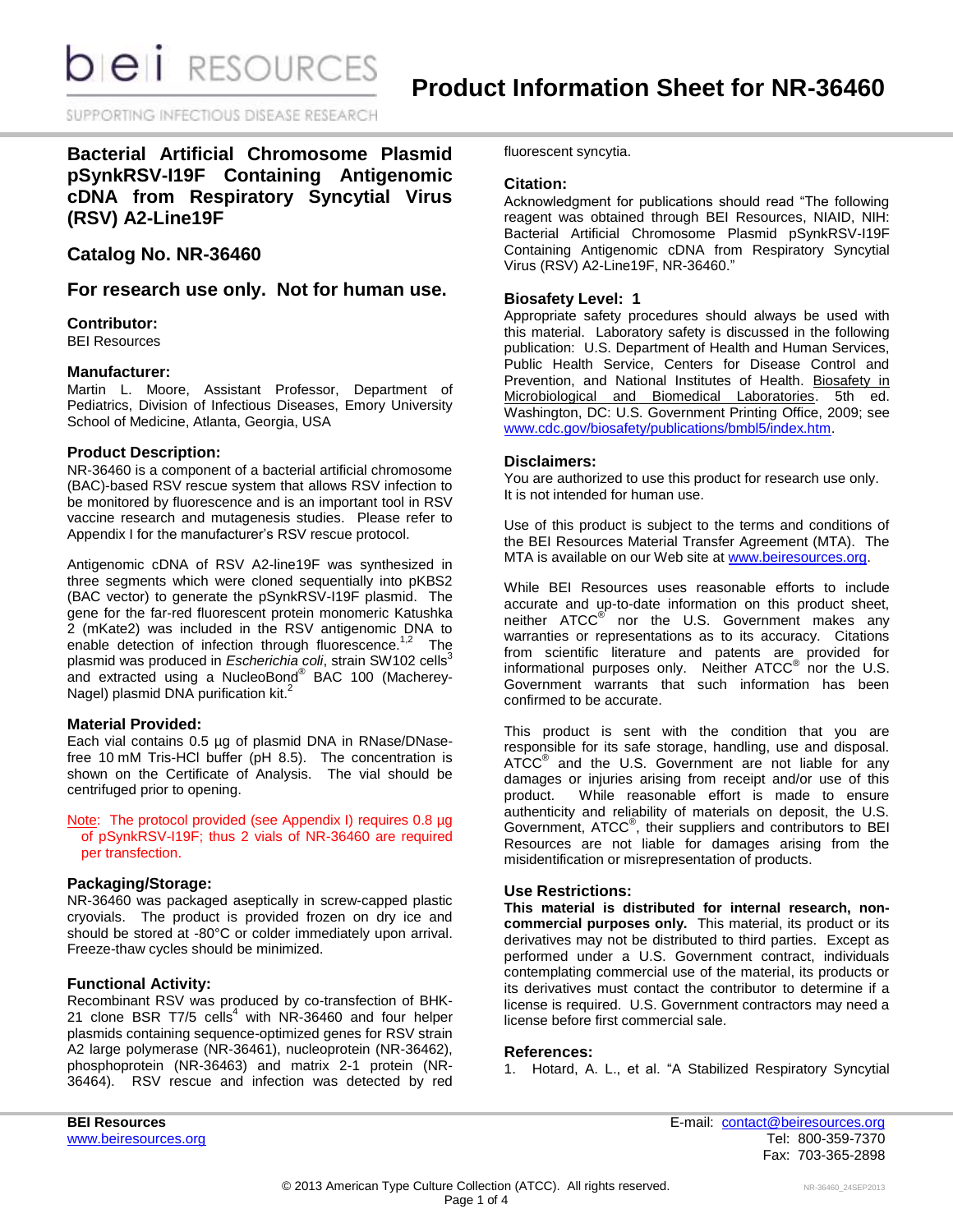**DIEI** RESOURCES

SUPPORTING INFECTIOUS DISEASE RESEARCH

Virus Reverse Genetics System Amendable to Recombination-Mediated Mutagenesis." Virology 434 (2012): 129-136. PubMed: 23062737.

- 2. M. L. Moore, Personnel Communication.
- 3. Warming, S., et al. "Simple and Highly Efficient BAC Recombineering using *galK* Selection." Nucleic Acids Res. 33 (2005): e36. PubMed: 15731329.
- 4. Buchholz, U. J., S. Finke and K. -K. Conzelmann. "Generation of Bovine Respiratory Syncytial Virus (BRSV) from cDNA: BRSV NS2 Is Not Essential for Virus Replication in Tissue Culture, and Human RSV

Leader Region Acts as a Functional BRSV Genome Promoter." J. Virol. 73 (1999): 251-259. PubMed: 9847328.

ATCC $^{\circ}$  is a trademark of the American Type Culture Collection.

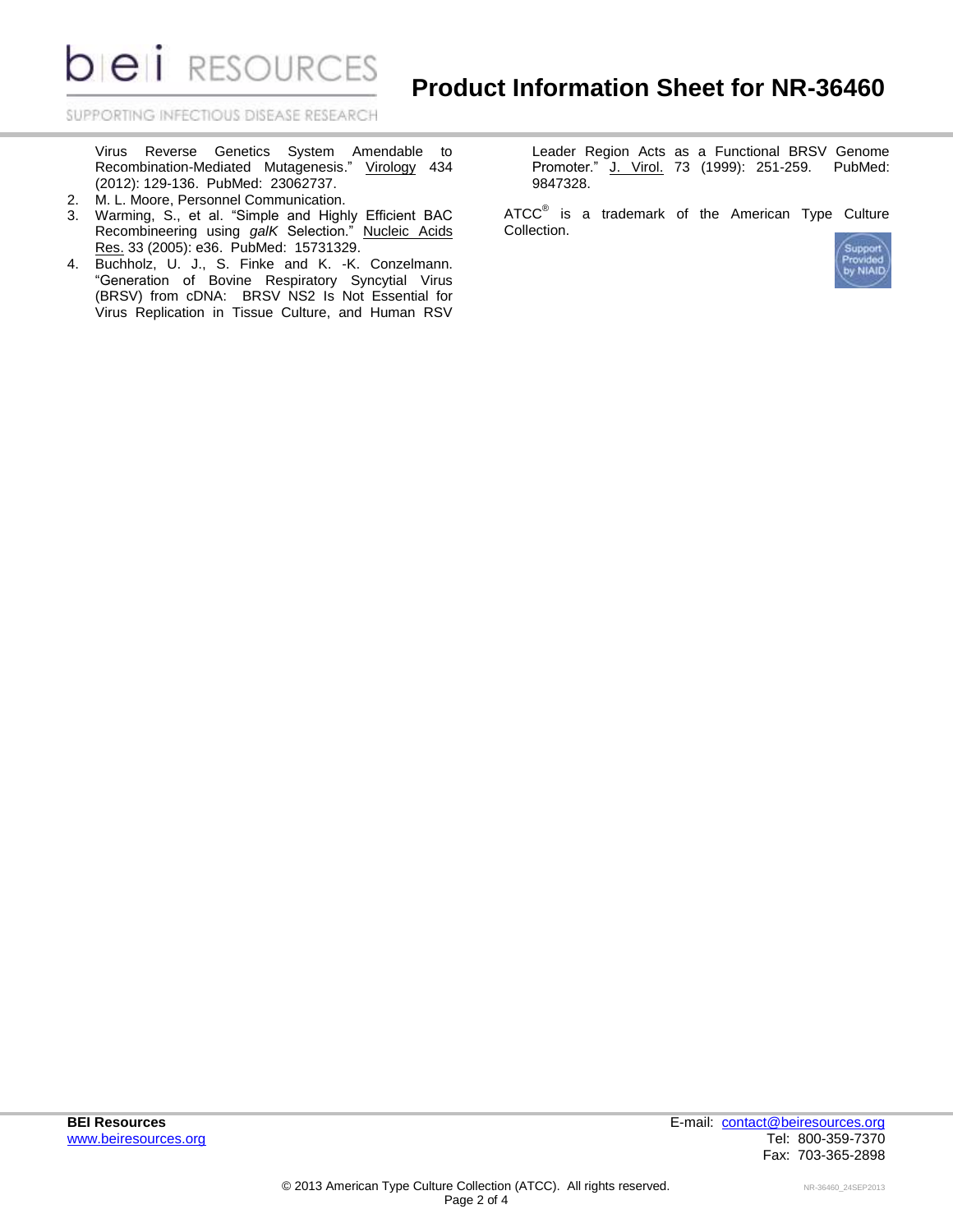**DIEII** RESOURCES

SUPPORTING INFECTIOUS DISEASE RESEARCH

## **Appendix I**

## **Transfection Procedure for Virus Recovery of Recombinant Respiratory Syncytial Virus**

#### **Materials (Suggested suppliers and catalog numbers are indicated):**

BHK-21 clone BSR T7/5 cell cultures or alternative cells [BHK21 cells (ATCC® CCL10™) transfected with phage T7 polymerase from Modified Vaccinia Ankara (MVA)] Note: This protocol is optimized for use with BHK-21 clone BSR T7/5 cells. Use of alternative cells may result in decreased recovery of RSV.

Opti-MEM (serum-free) (Gibco/Life Technologies catalog #11058-021)

GMEM [Glasgow's MEM (Gibco/Life Technologies catalog #11710-035)] + 3% FBS

MEM non-essential amino acids (NEAA) 100X solution (Gibco/Life Technologies catalog #11140-050)

G418 sulfate, 50 mg/mL solution (500X) (Agilent Technologies Genomics catalog # 200049)

Trypsin-EDTA (0.25%) (Gibco/Life Technologies catalog #25200-072)

Antibiotic-Antimycotic solution, penicillin/streptomycin/amphotericin (100X) (Corning cellgro® catalog #30-004-Cl) or equivalent Plasmid with RSV antigenome (NR-36460) each vial contains 0.5 µg in 5 µL total volume (Note: This protocol requires 0.8 µg of pSynkRSV-I19F; thus 2 vials of NR-36460 are required per transfection.)

Helper Plasmids – (all codon optimized) each vial contains 0.5 µg in 5 µL total volume:

pA2-Lopt, L protein (NR-36461)

pA2-Nopt, N protein (NR-36462)

pA2-Popt, P protein (NR-36463)

pA2-M2-1opt, M2-1 protein (NR-36464)

Lipofectamine 2000 transfection reagent (Gibco/Life Technologies catalog #11668-019)

Phosphate buffered saline pH 7.2 (Gibco/Life Technologies catalog #20012027)

6-well tissue culture plates

25 cm<sup>2</sup> tissue culture flasks

Shaker/rocker plate

Tissue culture humidified incubator with 3% to 5%  $CO<sub>2</sub>$ 

Assorted sterile pipettes and tips

## **Procedure:**

Note: This protocol assumes the user is familiar with cell culture techniques and transfection procedures.

1. Initial cell culture:

- a. For routine sub-passage of BSR T7/5 cells, prepare new 25 cm<sup>2</sup> cultures at a ratio of one donor culture to three new cultures, based on surface area of the culture flasks (1:3 passage ratio). Use GMEM with 3% FBS + 1X NEAA + 1X antibiotics as growth medium, 5 mL per flask. When maintaining donor cultures, add 1X G418 to the growth medium every other passage.
- b. For transfections, sub-pass BSR T7/5 cells from "donor" cultures into 6 well plates so they will be 100% confluent at time of transfection. Use one 25 cm<sup>2</sup> culture to prepare one 6 well plate (1:2.5 passage ratio).
- 2. Prepare 6 well plates for transfection from 25 cm<sup>2</sup> donor cultures. Determine how many plates will be required and use the corresponding number of flasks. Aspirate the growth medium from the flasks, and then add 0.25 mL of warm trypsin-EDTA per 25 cm<sup>2</sup> flask. Rock flasks to distribute the trypsin-EDTA and incubate at 37°C for 5 to10 minutes. When cells start to dislodge from the flask, add 12 mL of GMEM with 3% FBS to each flask and use a pipet to suspend the cells in this growth medium. Add 2 mL of the cell suspension to each well in the 6 well plates. Incubate the plates at 37°C in the tissue culture incubator until the cell sheets are confluent and ready for transfection.
- 3. Prepare the reagents for the transfection procedure. Transfection will be done using Lipofectamine 2000 as the transfection reagent. Additionally, it is important to include control transfections (Lipofectamine only/wild type virus for mutants etc.)
	- a. Use a 3:1 ratio of Lipofectamine ( $\mu$ L) to plasmid/helper plasmid ( $\mu$ g). Dilute each component with Opti-MEM to make 100 µL of each. After dilution, allow each dilution to sit at room temperature for 5 minutes.
	- b. Use the following amounts of each component per transfection:
		- i. RSV antigenome (NR-36460)  $0.8 \mu g$  (8  $\mu L$  of 0.1  $\mu g/\mu L$ ) + 92  $\mu L$  Opti-MEM (2 vials of NR-36460 are required per transfection.)
		- ii. pA2-Lopt, L protein (NR-36461)  $\qquad 0.2 \text{ µg} \text{ (2 µL of 0.1 µg/µL) + 98 µL Opti-MEM}$ <br>iii. pA2-Nopt, N protein (NR-36462)  $\qquad 0.4 \text{ µg} \text{ (4 µL of 0.1 µg/µL) + 96 µL Opti-MEM}$
		-
		- iii.  $pA2-Nopt$ , N protein (NR-36462) 0.4  $\mu$ g (4  $\mu$ L of 0.1  $\mu$ g/ $\mu$ L) + 96  $\mu$ L Opti-MEM
		- iv. pA2-Popt, P protein (NR-36463) 0.4 µg (4 µL of 0.1 µg/µL) + 96 µL Opti-MEM v. pA2-M2-1opt, M2-1 protein (NR-36464) 0.4 µg (4 µL of 0.1 µg/µL) + 96 µL Opti-MEM